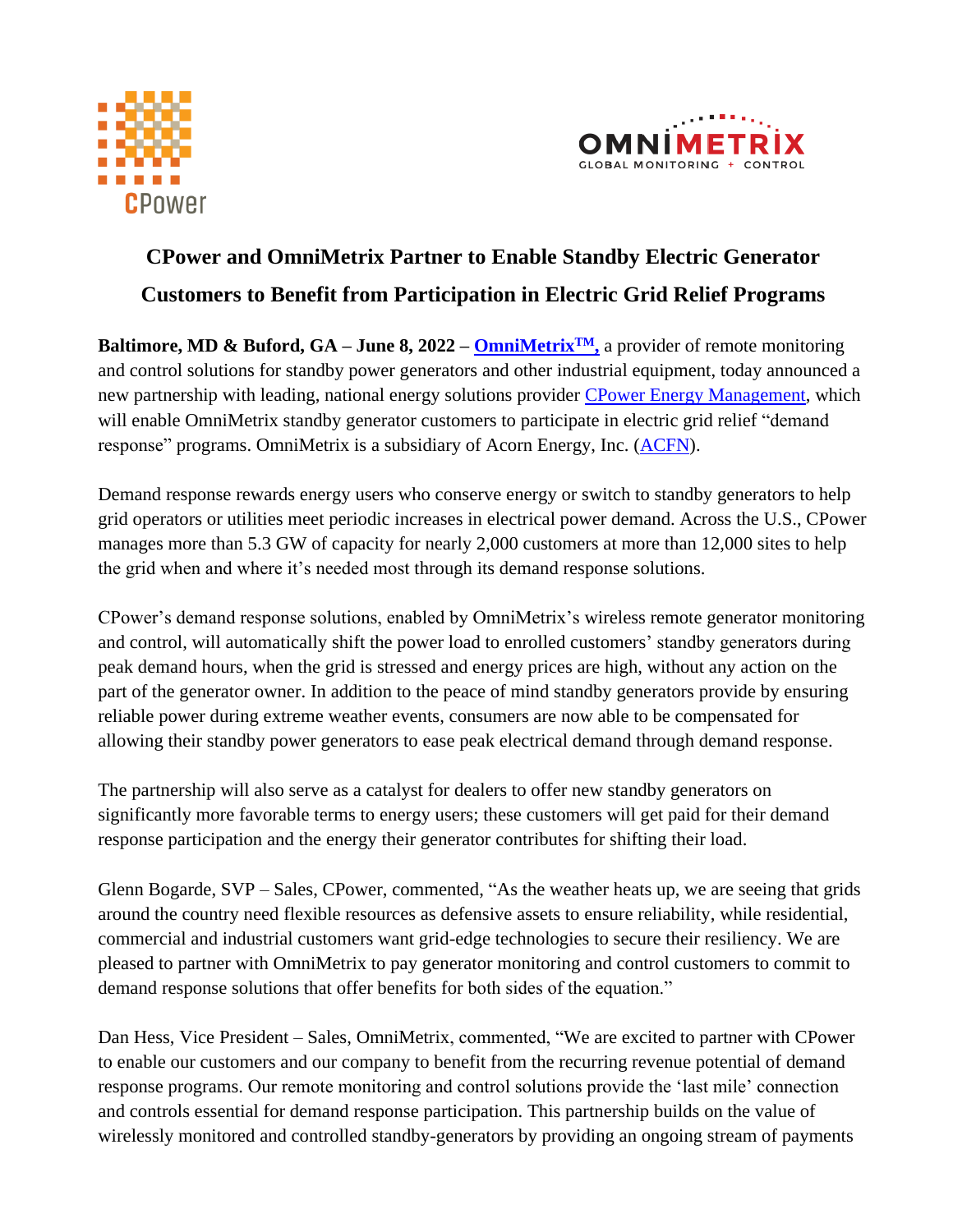to the generator owner. It's really a win-win for all parties, including the communities where demand response will be providing needed support to the energy grid."

#### **About CPower Energy Management (**[www.cpowerenergymanagement.com\)](http://www.cpowerenergymanagement.com/)

CPower Energy Management is the leading, national energy solutions provider guiding customers towards a clean and dependable energy future. We manage more than 5.3 GW of customer capacity across the U.S., forming virtual power plants that are good for the grid and great for the community. CPower maximizes the value of our customers' electricity loads, facility assets and distributed energy resources while delivering flexibility, capacity and other ancillary services to the grid. With more than two decades of experience, we've grown to offer more than 55 local energy programs, partnering with grid operators and utilities to serve more than 12,000 sites, delivering approximately 286,000 metric tons of CO<sup>2</sup> reductions in 2021 alone. CPower is based in Baltimore, Maryland and is owned by LS Power, a development, investment and operating company focused on the power and energy infrastructure sector.

## **About OmniMetrix, LLC** [\(www.omnimetrix.net\)](http://www.omnimetrix.net/)

OmniMetrix is a pioneer and leader in machine-to-machine (M2M) and Internet of Things (IoT) wireless remote monitoring and control solutions for stand-by power generators, gas pipelines, air compressors and other industrial equipment. OmniMetrix's proven, cost-effective solutions make critical systems more reliable. The company monitors tens of thousands of assets for customers, which include 25 Fortune/Global 500 companies. In addition to industrial and residential generators, OmniMetrix solutions monitor critical equipment used by cell towers, manufacturing plants, medical facilities, data centers, retail stores, public transportation systems, energy distribution and federal, state and municipal government facilities. OmniMetrix is a subsidiary of publicly-traded [Acorn Energy, Inc.](http://acornenergy.com/) [\(ACFN\)](https://www.otcmarkets.com/stock/ACFN/overview).

### **Safe Harbor Statement**

This press release includes forward-looking statements, which are subject to risks and uncertainties. There is no assurance that Acorn will be successful in growing its business, reaching profitability, or maximizing the value of its operating company and other assets. A complete discussion of the risks and uncertainties that may affect Acorn Energy's business, including the business of its subsidiary, is included in "Risk Factors" in the Company's most recent Annual Report on Form 10-K as filed by the Company with the Securities and Exchange Commission.

#### **Follow us:**

Twitter: [@OmniMetrix,](https://twitter.com/OmniMetrix) [@Acorn\\_IR](https://twitter.com/ACORN_IR) [@CPowerEnergy](https://twitter.com/CPowerEnergy)

**OmniMetrix Contact: CPower Contact:** 

Dan Hess, (770) 209-0012 Jay Snyder

**Media Contacts:** Catalyst IR William Jones, 267-987-2082 David Collins, 212-924-9800

[dhess@omnimetrixconnect.com](mailto:dhess@omnimetrixconnect.com) [jay.snyder@cpowerenergymanagement.com](http://jay.snyder@cpowerenergymanagement.com)